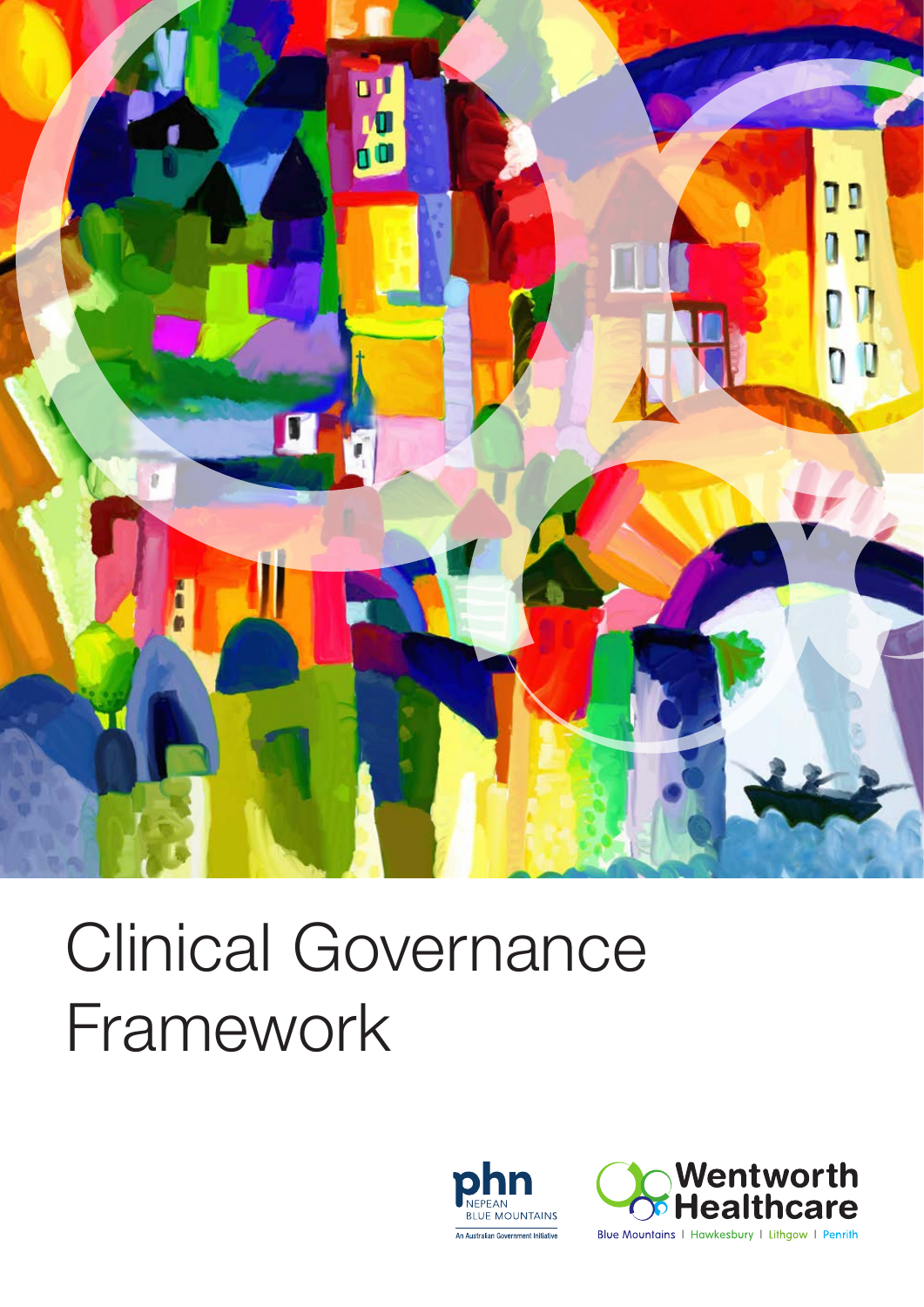#### CLINICAL GOVERNANCE VISION:

Wentworth Healthcare is committed to ensuring the safe, high quality and effective healthcare for all consumers who engage in the delivery of our healthcare programs and services

#### PURPOSE:

To ensure an understanding and accountability for clinical governance is available for all programs and services delivered and or commissioned through Wentworth Healthcare

#### SCOPE:

The Framework applies to Wentworth Healthcare DELIVERED SERVICES, COMMISSIONED SERVICES and the initiatives that support and develop PRIMARY CARE

#### DELIVERED SERVICES

Wentworth Healthcare will ensure that consumers who directly receive services experience high quality, effective person-centred care, through a workforce that is skilled and accountable under safety and quality standards.

#### COMMISSIONED SERVICES

With oversight from Wentworth Healthcare, the Clinical Governance Framework will articulate requirements for safe and effective services to be delivered by commissioned service providers to consumers, and the monitoring and evaluating of quality of processes and outcomes. Where required, capacity of providers to self-manage clinical governance will be developed. Collaborative approaches and principles of evidenced-based models of care will incorporate clinical governance requirements in the design and planning of services.

#### PRIMARY CARE SUPPORT & DEVELOPMENT

Wentworth Healthcare's role with the primary healthcare workforce is to develop and influence the uptake of quality improvement activities, and drive good healthcare outcomes for consumers, including the interface in communicating and transferring care between primary, secondary and acute care services.

#### GUIDING PRINCIPLES

#### Wentworth Healthcare has a role as a direct service provider, a commissioner of health services and an influencer of primary care, to prevent risk of clinical care causing injury or harm to consumers.

As a leader of primary health in the region, Wentworth Healthcare has established a 'just' culture, working in partnership with consumers and service providers to ensure the clinical safety of all our services is underpinned by guiding principles that incorporate:

- $\triangleright$  Open and transparent processes that support the identification and reporting of clinical safety risks and adverse events
- $\blacktriangleright$  Accountabilities that are clearly defined with responsibilities that are unambiguous and explicit with obligations to take action clearly accepted
- Effective and responsive services that embrace opportunities for quality improvement
- $\blacktriangleright$  Embedding the experience of consumers into the design and delivery of effective high quality care
- $\triangleright$  Supporting healthcare providers to consistently deliver high quality reliable care by articulating safety requirements and monitoring the quality of processes and outcomes
- Developing and influencing the uptake of quality improvement activities, including capacity building and the interface between primary care and other service sectors that supports a seamless patient journey.<sup>4,5,6</sup>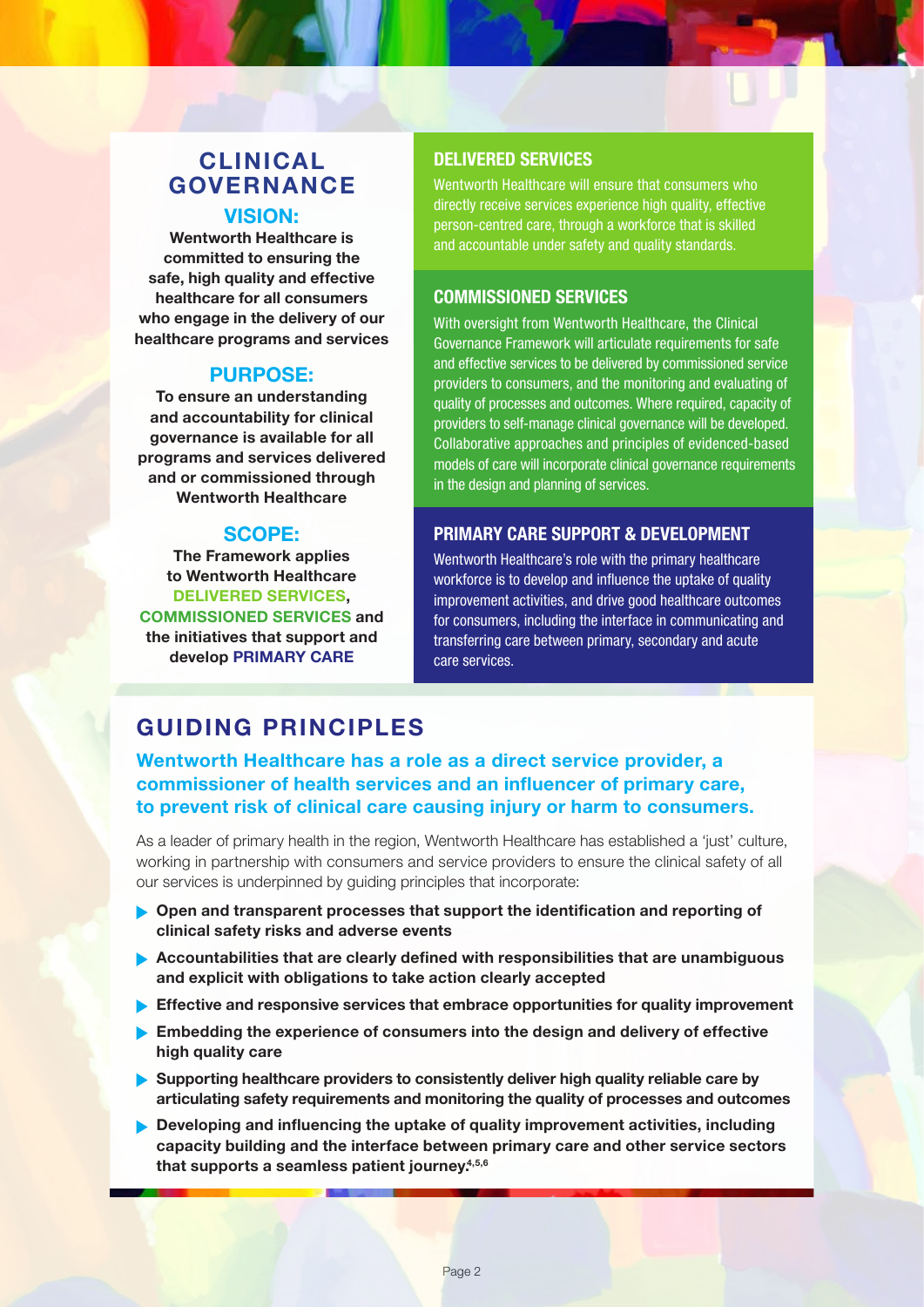### Clinical Governance Framework

#### **OVERVIEW**

#### The Clinical Governance Framework defines systems, structures and processes that enable organisational accountability for the delivery of high quality, safe care including:

- Services provided, procured, and commissioned by Wentworth Healthcare to be safe, effective, appropriate, consumer focussed, accessible and efficient
- Clear and effective systems and processes through which clinical governance is defined, communicated and maintained to ensure capability and capacity is evident within our delivered and commissioned services
- Wentworth Healthcare's integrity in both delivering and commissioning clinical services is maintained as a high standard

#### The Framework drives behaviour, both individual and organisational, that leads to better consumer care.

This includes principles that underpin high standards of clinical performance, clinical risk management, clinical audit and ongoing professional development to ensure that well developed processes to take action and manage adverse events are in place.

The Framework is underpinned by a committed leadership that facilitates a learning environment focused on creating safe, effective and responsive services. It ensures the Board, Executive, Managers, service providers and healthcare providers understand their role and responsibility for the safety and quality of care they commission or provide. It builds on a 'just' culture that makes certain there is clear accountability that supports reporting and continuous quality improvement with all clinical services.

Working in partnership with consumers is central to ensuring their experience in identifying safety and quality issues, and solutions to design and delivery, is incorporated in to all services.<sup>2</sup>

#### Clinical Governance is defined as:

"… the system by which the governing body, managers, clinicians and staff share the accountability for the quality of care, continuously improving, minimising risk and fostering an environment of excellence in care for consumers…"

Australian Council on Healthcare Standards 20041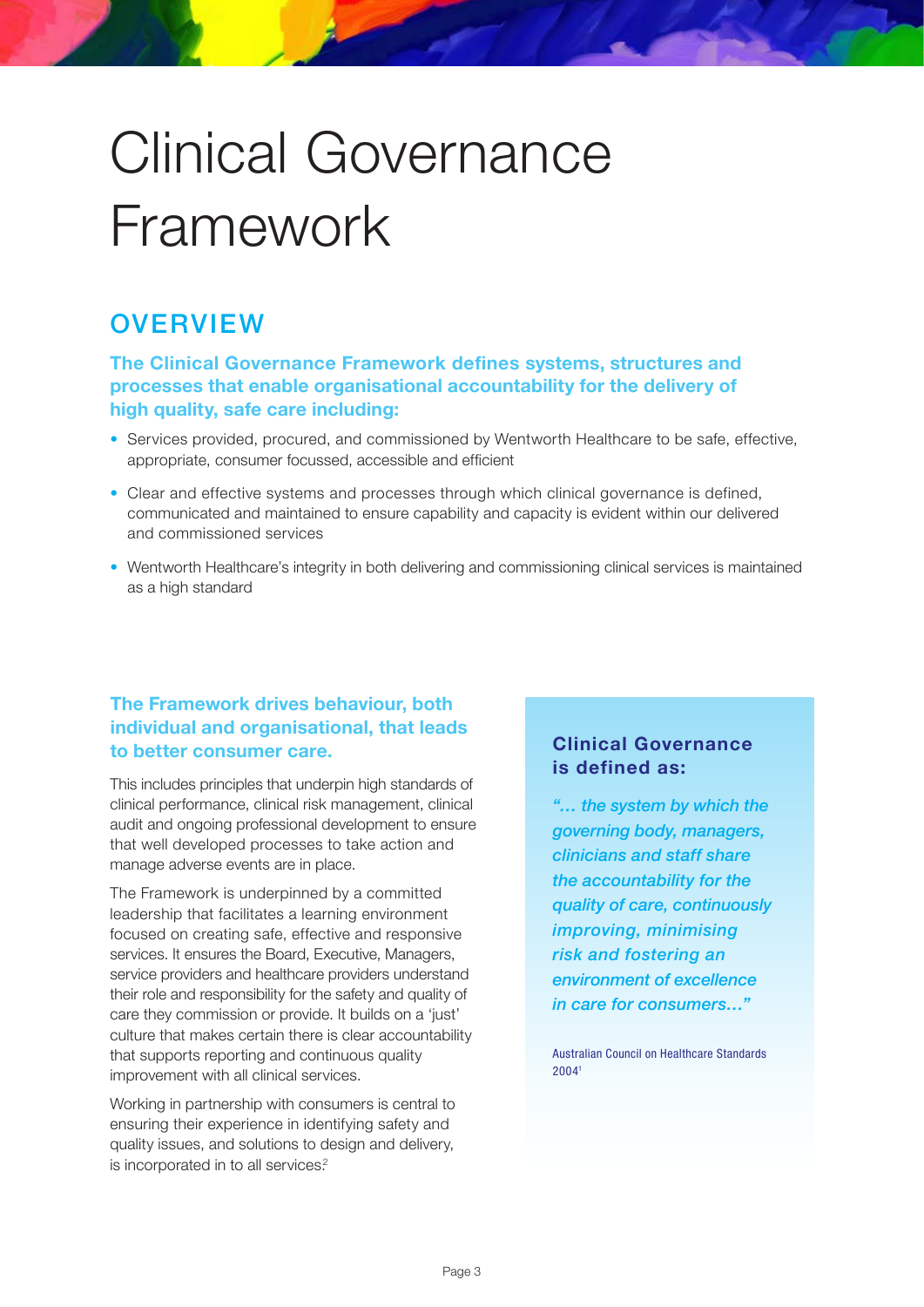#### Wentworth Healthcare's STRATEGIC PLAN underpins our commitment

to safe services

#### **VISION**

Improved health and well-being for the people in our community

#### MISSION

Empower general practice and other healthcare professionals to deliver high-quality, accessible and integrated primary healthcare that meets the needs of our community

#### VALUES



#### POLICY STATEMENT

Wentworth Healthcare is committed to improving health for the people in our community through the delivery of high quality, accessible and integrated care that meets the needs our community, underpinned by a system of robust clinical governance.

Wentworth Healthcare's strategic vision, mission and values are central in driving the delivery of high quality healthcare in our region that supports people to receive the right care at the right time and in the right place.

Based on the company's Risk Appetite Statement, Wentworth Healthcare has assessed Clinical Governance risk as a 'Controlled' risk in respect to the Regulatory area, and 'Cautious' in respect to Governance. This means there is a zero to low tolerance for Clinical Governance risk.

Wentworth Healthcare Board, Executive, Managers, Staff and Commissioned Service Providers are required to have an understanding of the Wentworth Healthcare Commissioned Services and Clinical Governance Framework and to demonstrate accountability for the delivery of safe, high -quality care against legislative and regulatory requirements, within their service domain.

In delivering direct health services, and as commissioners of health services, Wentworth Healthcare has an obligation to prevent clinical care, or an absence of care, which could be reasonably foreseen to cause injury or harm to consumers. Anticipating risk and taking care to prevent consumers coming to harm is supported by articulating the requirements and monitoring the quality of healthcare processes and outcomes.

With respect to clinical governance for primary care, Wentworth Healthcare has a role in supporting an environment that facilitates system improvement and workforce development to influence the uptake of quality improvement standards that deliver excellence in clinical care and safe transit of care across sectors $2,3$ 

#### STRATEGIC **OBJECTIVES**

1. Increased capacity and influence of Primary Care

2. Culture of quality improvement and outcome focus

3. Coordinated services within and across sectors

4. Consumers engaged in all we do

 ${\bf 5.}$  Organisational excellence and **impact**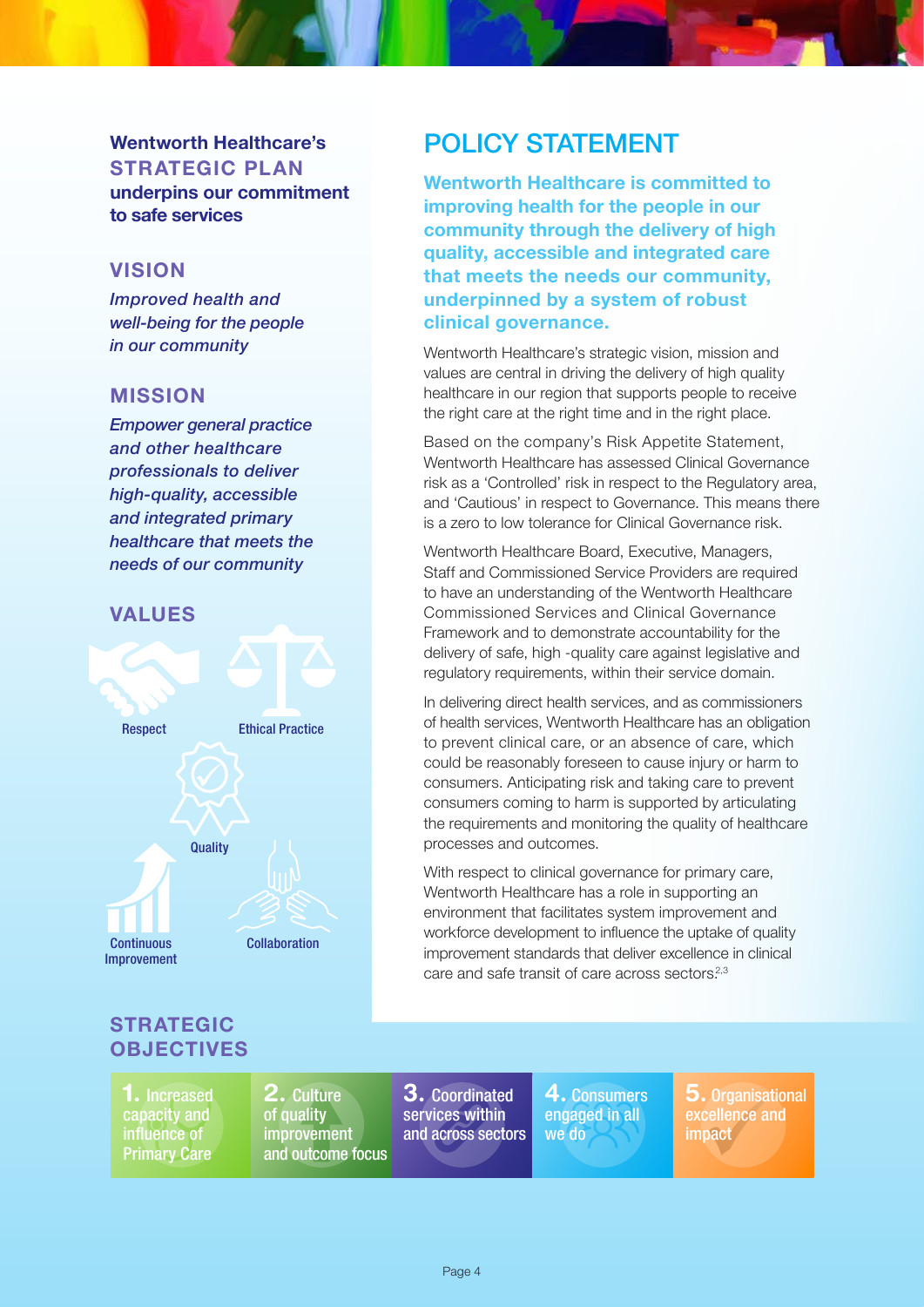#### ROLES AND RESPONSIBILITIES

#### The Wentworth Healthcare Board has ultimate responsibility for the governance of clinical care delivered and/or under the auspices of Wentworth Healthcare.

The Board of Directors has both the accountability and obligation for ensuring that the direct and commissioned services meet best practice and that the concept of vicarious and reputational risks associated with commissioned services are addressed.

- The Board has established a 'Commissioned Services and Clinical Governance Board **Committee'** to drive clinical governance and assist the Board in fulfilling its responsibilities. The Board has ultimate accountability for the delivery of activities and services under the Wentworth Healthcare Strategic Plan. This includes assurance that due diligence has been applied in fulfilling clinical governance obligations relating to Wentworth Healthcare's clinical leadership and supervision, clinical risk management and quality standards.
- The Board has appointed the CEO to provide oversight of the development of clinical governance strategy and management. The CEO, Executive and Senior Management team have a responsibility provide oversight with the implementation of clinical governance systems within the organisation. Where the implementation is delegated, a system of monitoring will be in place that provides a mechanism to confirm that quality and safety systems and processes are functioning effectively. Evaluating both delivered and commissioned services will also incorporate clinical governance compliance. The actions and decisions of the CEO, Executive and Senior Managers in relation to Clinical Governance is informed and supported by the 'Wentworth Healthcare Clinical Governance Operational Committee'.
- Mentworth Healthcare Program Managers and their teams are responsible for understanding, utilising and implementing the Wentworth Healthcare clinical governance systems and processes and for overseeing day-to-day implementation of these systems in their respective program areas of responsibility and in the contracted services they commission. This includes pre-commissioning due diligence for clinical governance; immediate reporting of actual or potential breaches; implementing proactive quality improvement initiatives; and identifying capacity-building opportunities in their prospective program areas.
- Service providers including commissioned organisations and clinicians have responsibilities in complying with best-practice clinical governance and demonstrating clinical competence, evidence-based care and ongoing monitoring and supervision. Monitoring outcomes includes implementing a system for reporting complaints, compliments and identifying practices that need quality improvement intervention.
- **Consumers, carers and community members** are involved in implementation through meaningful engagement with Wentworth Healthcare in decision-making about planning, care and treatment of direct services and commissioned services, and the well-being of themselves and the community. Advocating about their own healthcare journey can contribute significantly towards quality improvements.<sup>2,3,4</sup>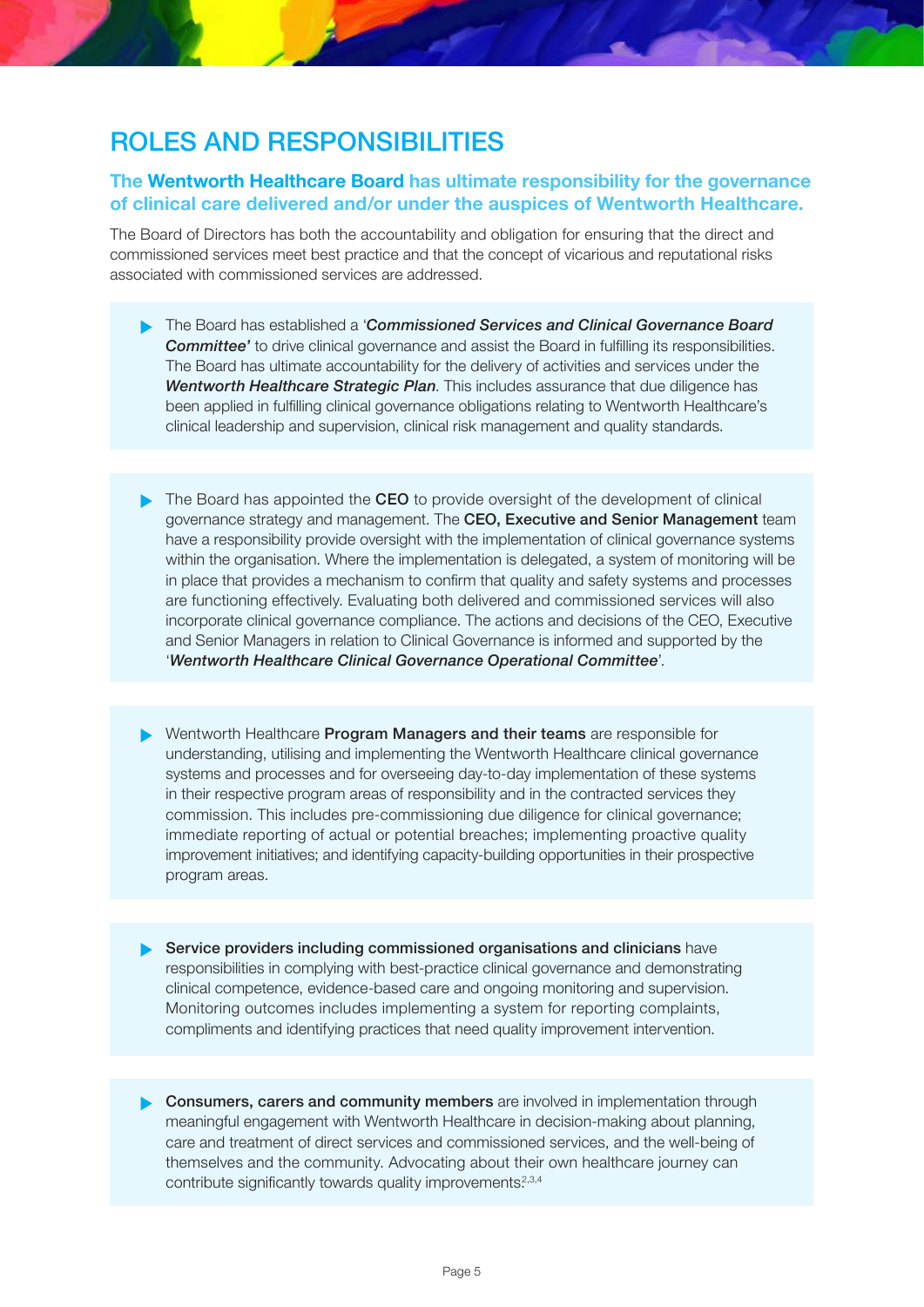# THE CLINICAL GOVERNANCE FRAMEWORK THE CLINICAL GOVERNANCE FRAMEWORK

Wentworth Healthcare's commitment to clinical safety and quality is strengthened by a robust clinical governance framework and **Nentworth Healthcare's commitment to clinical safety and quality is strengthened by a robust clinical governance framework and** a system that sets out key policies and procedures that enable organisational-wide accountability for the delivery of quality care. a system that sets out key policies and procedures that enable organisational-wide accountability for the delivery of quality care.

The Wentworth Healthcare Clinical Governance Framework is comprised of three integrated key components: Clinical Leadership and Supervision, Clinical Risk The Wentworth Healthcare Clinical Governance Framework is comprised of three integrated key components: Clinical Leadership and Supervision, Clinical Risk Management and Legislation and Quality Standards. Each component then applies a tiered approach to defining the related requirements of Governance, Planning Management and Legislation and Quality Standards. Each component then applies a tiered approach to defining the related requirements of Governance, Planning and Design, Implementation, Monitoring and Review, aligned with a continuous improvement process and quality management system<sup>2,4</sup> and Design, Implementation, Monitoring and Review, aligned with a continuous improvement process and quality management system?<sup>4</sup>

KEY COMPONENT 1 – Clinical Leadership and Supervision KEY COMPONENT 1 - Clinical Leadership and Supervision understood, enabling Wentworth Healthcare to make informed determinations expectations of service providers for the design and delivery of high quality understood, enabling Wentworth Healthcare to make informed determinations requirements including clinical supervision and training strategies to achieve expectations of service providers for the design and delivery of high quality requirements including clinical supervision and training strategies to achieve Clinical Leadership and Supervision outlines the standards and defines Clinical Leadership and Supervision outlines the standards and defines appropriate delegations of responsibilities and expectations of professional clinical excellence. This key component supports expectations to be clearly about the health services and programs delivered and/or commissioned. clinical excellence. This key component supports expectations to be clearly about the health services and programs delivered and/or commissioned, and evidence-based clinical services and practice. It further defines and evidence-based clinical services and practice. It further defines es and expectations of profe including the capacity and expertise to deliver safe care.<sup>2,4</sup> including the capacity and expertise to deliver safe care.<sup>2,4</sup> appropriate delegations of resp

## KEY COMPONENT 2 – Clinical Risk Management KEY COMPONENT 2 - Clinical Risk Management

Clinical Risk Management identifies how clinical governance is linked to the broader Clinical Risk Management identifies how clinical governance is linked to the broade systems and approaches of organisational risk management, including strategic, systems and approaches of organisational risk management, including strategic, financial and operational risk. It defines the implementation and associated risk they apply to definitions of clinical governance, quality management, legislative compliance and transparent and accountable service delivery. The expectations they apply to definitions of clinical governance, quality management, legislative compliance and transparent and accountable service delivery. The expectations financial and operational risk. It defines the implementation and associated risk legislative requirements and standards when delivering best practice for their procurement. It also considers the multi-level strategies and expectations, as procurement. It also considers the multi-level strategies and expectations, as lative requirements and standards when delivering best practice for their of service provision, and that of service providers in having capacity to meet management approaches for direct service delivery and commissioning and management approaches for direct service delivery and commissioning and service provision, and that of service providers in having capacity to meet service, including anticipating risks for consumers are also included.<sup>2,4</sup> service, including anticipating risks for consumers are also included.<sup>2,4</sup>

# KEY COMPONENT 3 – Legislation and Quality Standards KEY COMPONENT 3 - Legislation and Quality Standards

Legislation and Quality Standards incorporate the relevant compliance egislation and Quality Standards incorporate the relevant compliance measures, nationally recognised quality standards and best-practice measures, nationally recognised quality standards and best-practice of clinical services and the systems and processes for self-audit accountability processes. It defines the expectations for delivery processes within organisations, as well as between organisations accountability processes. It defines the expectations for delivery of clinical services and the systems and processes for self-audi processes within organisations, as well as between organisations guidelines and approaches to governance-level reporting and lines and approaches to governance-level reporting and and quality improvement, capacity building and accountability and quality improvement, capacity building and accountability and Wentworth Healthcare.2,4 and Wentworth Healthcare.<sup>2</sup>

Tier 1: Definition of relevant compliance measures, national quality standards, and governance level compliance reporting mechanisms

Tier 1: Definition of relevant

national quality standards, compliance measures,

and governance level compliance reporting

mechanisms

Tier 2: Ensures that planning processes for the delivery and/or commissioning of services incorporate egislation and quality standards

processes for the delivery and/or commissioning of<br>services incorporate

legislation and quality

standards

Tier 2: Ensures that planning

Tier 3: Documentation of policies and procedures to realise compliance and quality requirements Evidence of measures to document compliance

Tier 3: Documentation of<br>policies and procedures to

realise compliance and

quality requirements

Tier 4: Quality review of practice against agreed quality standards Processes for continuous quality improvement including program co-design and improvement measures

practice against agreed

quality standards

Tier 4: Quality review of

including program co-design

Processes for continuous

quality improvement

Evidence of measures to

document compliance

and improvement measures





Tier 2: Ensures that planning Tier 2: Ensures that planning and/or commissioning of<br>services incorporate clinical services incorporate clinical processes for the delivery processes for the delivery and/or commissioning of risk management risk management

requirements and processes requirements and processes for reporting, policies and for reporting, policies and requirements, contract<br>inclusions, evidencing requirements, contract Tier 3: Definition of inclusions, evidencing Tier 3: Definition of commissioning commissioning procedures procedures

regular reporting of practice<br>and identification of areas regular reporting of practice and identification of areas improved (through system improved (through system Tier 4: System audits, Tier 4: System audits, where quality can be where quality can be redesign or practice redesign or practice

change/co-design) change/co-design)

**OF Healthcare Nentworth** lue Mountains | Hawkesbury | Lithqow | Penri php

The diagram demonstrates how each of the three key components of the Framework are considered in relation to the higher level of Tier 1 Clinical Governance functions; The diagram demonstrates how each of the three key components of the Framework are considered in relation to the higher level of Tier 1 Clinical Governance functions; the Tier 2 Planning and Design phase, the Tier 3 Implementation phase of service delivery; and the Tier 4 Monitoring and Review of systems. the Tier 2 Planning and Design phase, the Tier 3 Implementation phase of service delivery; and the Tier 4 Monitoring and Review of systems. **Wentworth Healthcare Clinical Governance Framework** 

Wentworth Healthcare Clinical Governance Framework

Page 6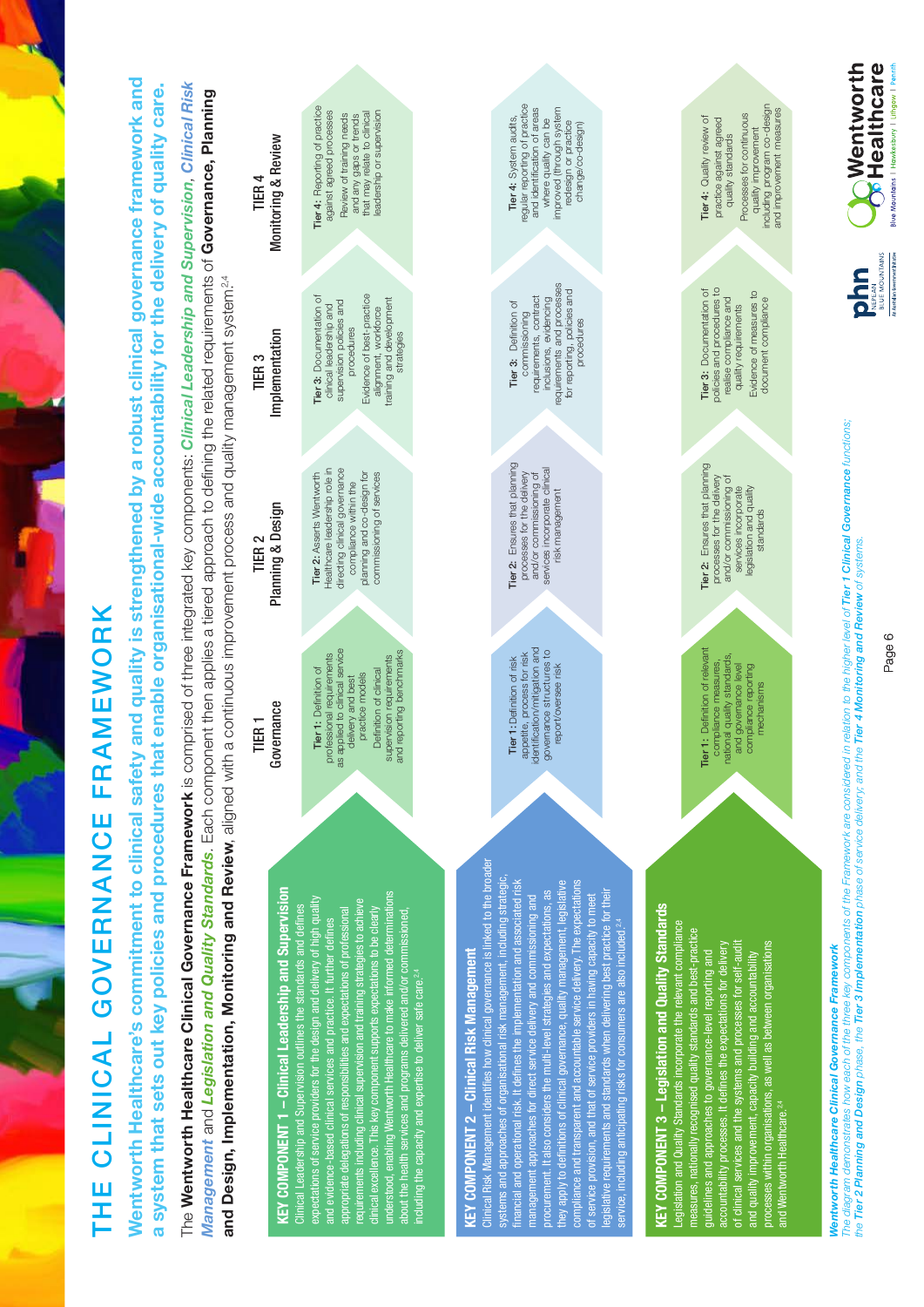#### **REFERENCES**

- 1. Australian Council on Health Care Standards. National Safety and Quality Health Service (NSQHS) Standards, available at: www.nationalstandards.safetyandquality.gov.au/1.-clinical-governance
- 2. Deeble Issues Brief No. 22: Clinical governance for Primary Health Networks, available at: www.ahha.asn.au/publication/health-policy-issue-briefs/deeble-issues-brief-no-22-clinical-governanceprimary-health
- 3. Australian Government Department of Health, 2016. Primary Health Network Programme Guidelines, available at: www.health.gov.au/internet/main/publishing.nsf/Content/PHN-Program\_Guidelines
- 4. Calvary Health Care, 2017. Clinical Governance Framework, available at: www.calvarycare.org.au/about/clinical-safety-and-quality/clinical-governance-framework
- 5. Australian Commission on Safety and Quality in Health Care (2011), Patient centred care: Improving quality and safety through partnerships with patients and consumers, ACSQHC, Sydney, available at: www.safetyandquality.gov.au/our-work/patient-and-consumer-centred-care
- 6. Department of Human Services, 2009. Victorian clinical governance framework: A guidebook, Victorian Government, available at: www.bettersafercare.vic.gov.au/our-work/governance/clinical-governance